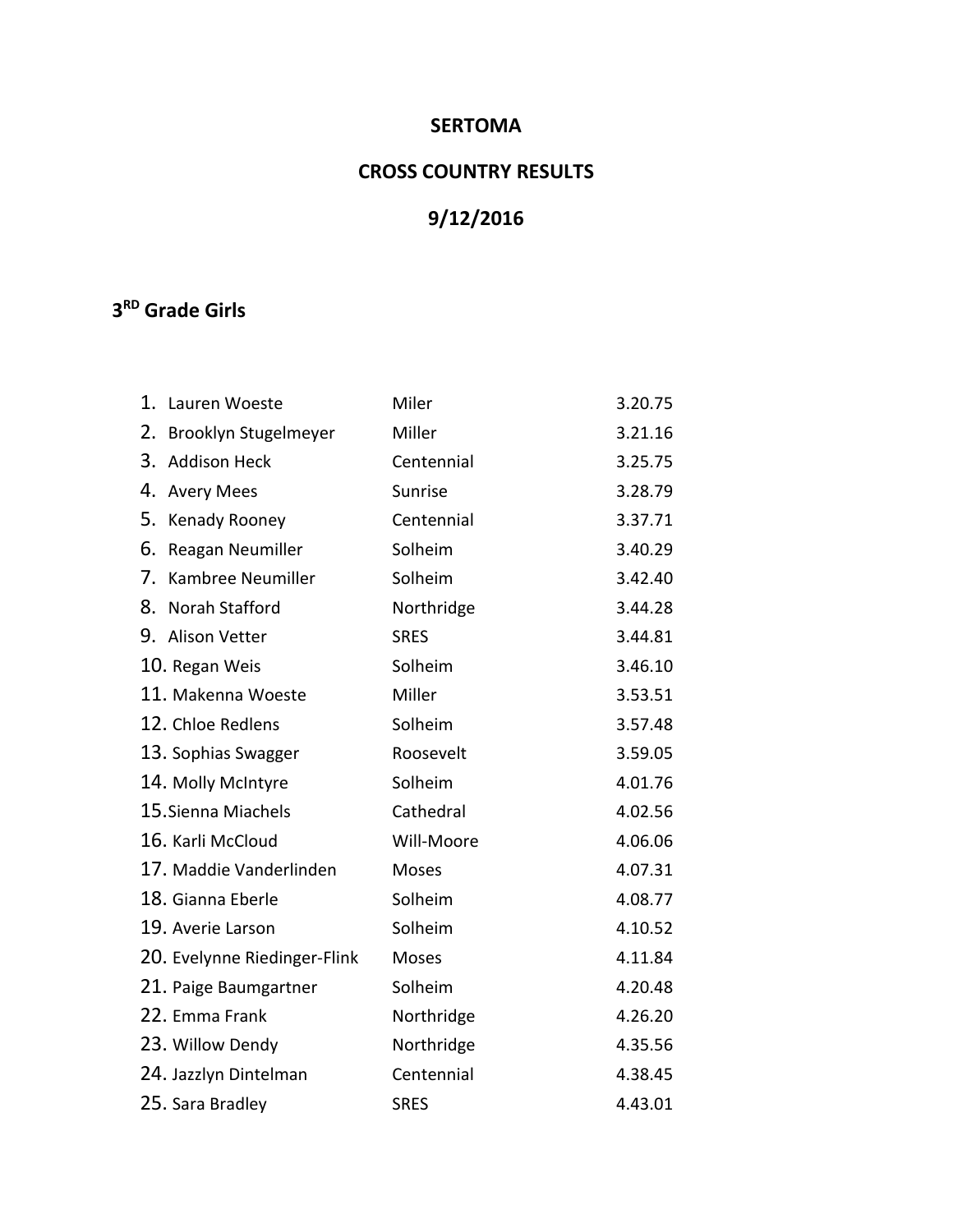| 26. Schevele Grey Cloud                | <b>Standing Rock</b> | 4.45.25 |
|----------------------------------------|----------------------|---------|
| 27. Diamand White                      | <b>SRES</b>          | 4.52.85 |
| 28. Lily Howard                        | <b>Standing Rock</b> | 5.01.43 |
| 29. Ella Bergquist                     | Liberty              | 5.03.08 |
| 30. Londyn White                       | Northridge           | 5.20.35 |
|                                        |                      |         |
| 3rd Grade Boys                         |                      |         |
| $\mathbf{1}$ .<br><b>Brennan Greff</b> | Solheim              | 3.12.38 |
| 2.<br><b>Isaac Vallie</b>              | Liberty              | 3.16.47 |
| 3.<br>Owen Hintz                       | Solheim              | 3.17.60 |
| Carter Sachy<br>4.                     | Centennial           | 3.25.77 |
| Jacob Logan<br>5.                      | Sunrise              | 3.26.81 |
| 6.<br><b>Isaac Nistler</b>             | Northridge           | 3.29.28 |
| Landon Herr<br>7.                      | Sunrise              | 3.33.54 |
| <b>Nathaniel Hetland</b><br>8.         | Shiloh               | 3.35.90 |
| 9. Keaton Schulte                      | Centennial           | 3.36.57 |
| 10. Aidan Rakowski                     | Solheim              | 3.37.62 |
| 11. Devan Kostelecky                   | Solheim              | 3.38.60 |
| 12. Wyatte Boone                       | Sunrise              | 3.39.77 |
| 13. Landon Meier                       | Solheim              | 3.40.46 |
| 14. Jett Warren                        | Solheim              | 3.42.50 |
| 15. Tristan Schulz                     | Solheim              | 3.43.13 |
| 16. Nathan Houle                       | Northridge           | 3.44.27 |
| 17. Brody Shepherd                     | Pioneer              | 3.46.25 |
| 18. Darrius Driver                     | <b>SRES</b>          | 3.47.72 |
| 19. Trent Gates                        | <b>SRES</b>          | 3.50.01 |
| 20. Elliot Hendrickson                 | Northridge           | 3.51.02 |
| 21. Carter Petron                      | Moses                | 3.51.74 |
| 22. Andrew Kopseng                     | Solheim              | 3.57.22 |
| 23. Charlie Berg                       | Centennial           | 3.58.71 |
| 24. Andrew Davis                       | Centennial           | 4.00.60 |
| 25. Makiya Berryhill                   | <b>MHA Nation</b>    | 4.01.13 |
| 26. Landen Felix                       | <b>Prairie Rose</b>  | 4.02.16 |
| 27. Jay Moeller                        | Centennial           | 4.03.74 |
| 28. Finley Opp                         | Sunrise              | 4.10.94 |
| 29. Logan Donat                        | Sunrise              | 4.12.16 |
| 30. Teagen McCrary                     | Moses                | 4.13.23 |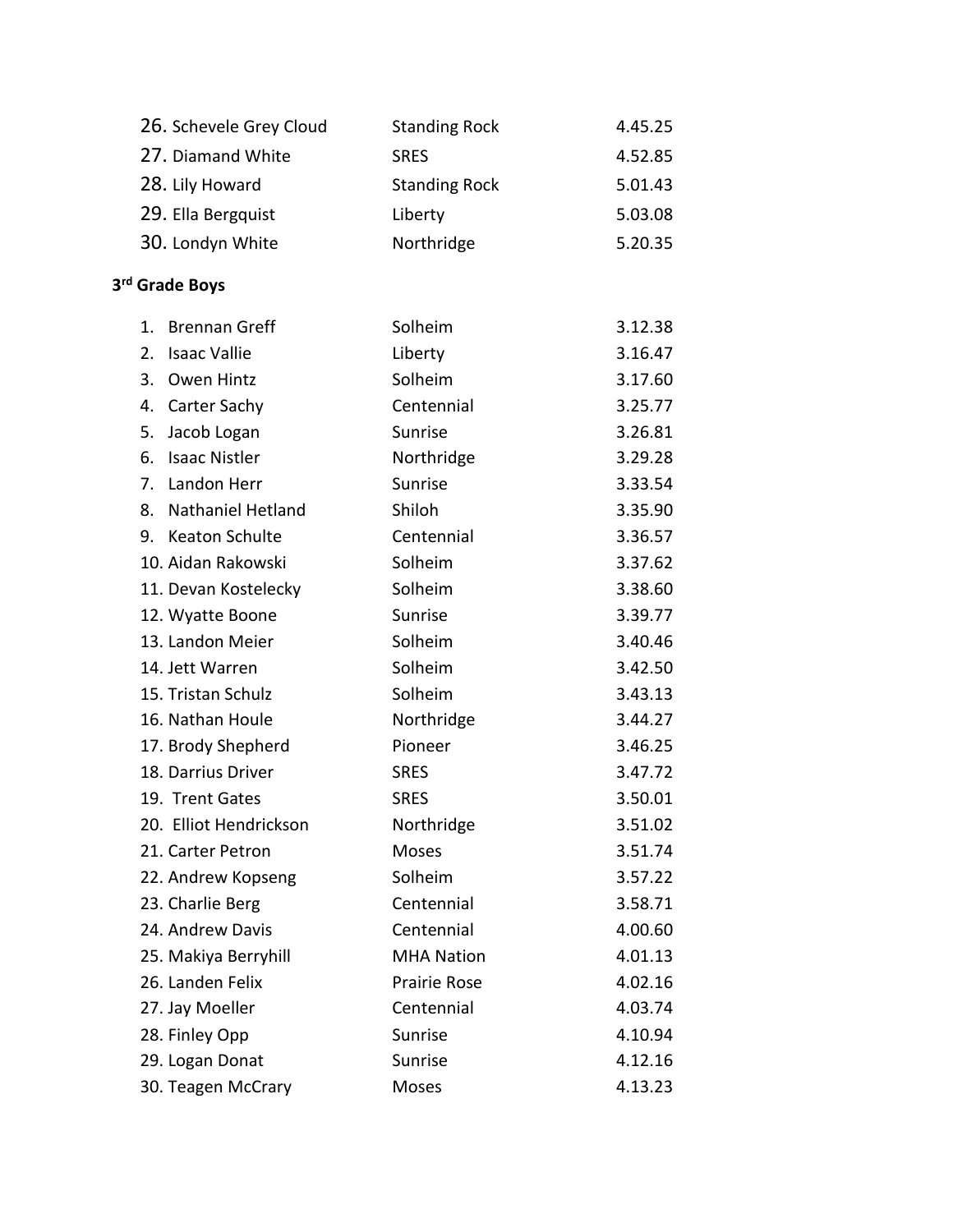| 31. Elliot Rickert       | Cathedral    | 4.14.28 |
|--------------------------|--------------|---------|
| 32. Cohan Mannie         | <b>Moses</b> | 4.14.94 |
| 33. Gabriel Haskins      | Liberty      | 4.18.88 |
| 34. Jacob Medicine Horse | <b>SRES</b>  | 4.33.24 |
| 35. Lee Vetter Jr.       | <b>SRES</b>  | 4.39.94 |
| 36. Nicholas Elk         | <b>SRES</b>  | 4.47.79 |
| 37. Ethan Fox            | Lincoln      | 4.48.58 |

#### **4 th Grade Girls**

| 1. | Whitney Welk             | Miller                | 3.17.57 |
|----|--------------------------|-----------------------|---------|
| 2. | Taya Fettig              | Solheim               | 3.21.22 |
| 3. | <b>Addy Massey</b>       | Solheim               | 3.23.76 |
| 4. | <b>Sydney Bailey</b>     | Sunrise               | 3.26.99 |
| 5. | Annika Gaebe             | Centennial            | 3.35.81 |
| 6. | <b>Emmy House</b>        | Centennial            | 3.36.82 |
| 7. | Morgan Bahn              | Liberty               | 3.37.82 |
| 8. | <b>Sierae Gates</b>      | <b>Standing Rock</b>  | 3.39.45 |
| 9. | <b>Emily Kronberg</b>    | Solheim               | 3.40.32 |
|    | 10. Maren Fike           | <b>Highland Acres</b> | 3.41.43 |
|    | 11. Bobbi Mantclair      | <b>SRES</b>           | 3.45.61 |
|    | 12. Danielle Schill      | Liberty               | 3.48.04 |
|    | 13. Mia Peterson         | Solheim               | 3.48.88 |
|    | 14. Ellie Fox            | Lincoln               | 3.49.98 |
|    | 15. Sasha Gallion        | Sunrise               | 3.50.67 |
|    | 16. Hazel Drewlo         | Centennial            | 3.51.37 |
|    | 17. Noelle Luger         | <b>SRES</b>           | 3.52.22 |
|    | 18. Brailyn Malkeeff     | Roosevelt             | 3.53.17 |
|    | 19. Jaleigh Red Tomahawk | <b>SRES</b>           | 3.53.84 |
|    | 20. Brealyn Axt          | Miller                | 3.54.48 |
|    | 21. Sophia Suchy         | Centennial            | 3.55.67 |
|    | 22. Kalli Shirley        | Liberty               | 3.57.91 |
|    | 23. Taylor Boehm         | <b>Moses</b>          | 3.58.76 |
|    | 24. Sydney Kiefer        | Will-Moore            | 3.59.88 |
|    | 25. Sophia Whitetwin     | Solheim               | 4.02.84 |
|    | 26. Aubrey Jensen        | Centennial            | 4.04.03 |
|    | 27. Kaylee Wallenvein    | Roosevelt             | 4.10.94 |
|    |                          |                       |         |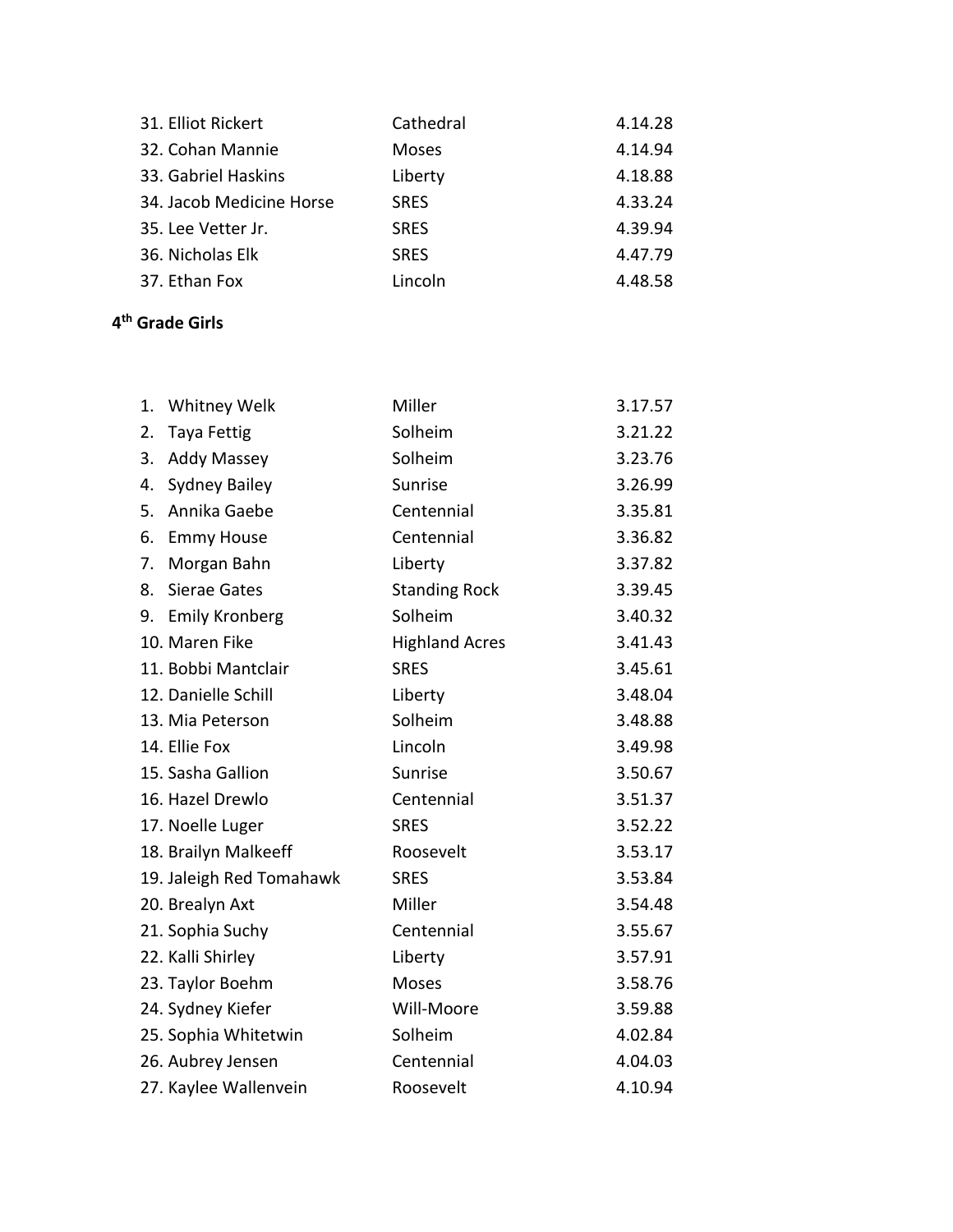| 28. Isabell Rudy      | Roosevelt    | 4.22.51 |
|-----------------------|--------------|---------|
| 29. Kennedy Dewall    | Roosevelt    | 4.26.43 |
| 30. Kennedy Kensmoen  | Miller       | 4.30.35 |
| 31. Maddy Lemke       | Sunrise      | 4.51.10 |
| 32. McKenna Kensmoe   | Miller       | 4.52.34 |
| 33. Charlie Claymore  | <b>SRES</b>  | 5.02.28 |
| 34. Cyra Plainfeather | <b>Moses</b> | 5.24.11 |
| 35. Tia Howard        | <b>SRES</b>  | 6.30.50 |
| 36. Anycia Dena       | <b>SRES</b>  | 7.18.97 |
| Grace Lang            | Liberty      | 3.25.75 |

#### **4 th Grade Boys**

| 1. | Eli Bender                | Liberty              | 2.58.56 |
|----|---------------------------|----------------------|---------|
| 2. | Charles Hale Jr.          | Ft. Lincoln          | 3.02.08 |
| 3. | Dawson Baker              | <b>Prairie Rose</b>  | 3.05.38 |
| 4. | TJ Brownotter             | <b>SRES</b>          | 3.06.70 |
| 5. | <b>Christopher Ramsey</b> | Ft. Lincoln          | 3.10.80 |
| 6. | <b>Artie Carlee</b>       | <b>SRES</b>          | 3.11.56 |
| 7. | Ryan Weddell              | <b>SRES</b>          | 3.17.72 |
| 8. | Camden Hammer             | Northridge           | 3.19.55 |
| 9. | Quintyn Latramboise       | Prairie Rose         | 3.21.73 |
|    | 10. Jordan Farrell        | <b>Moses</b>         | 3.26.85 |
|    | 11. Branden Driver        | <b>SRES</b>          | 3.29.11 |
|    | 12. Brett Miller          | Sunrise              | 3.31.23 |
|    | 13. Ben Wrolstad          | Grimsrud             | 3.34.32 |
|    | 14. James Jackson         | Northridge           | 3.38.85 |
|    | 15. Ian Baker             | Ft. Lincoln          | 3.39.78 |
|    | 16. Zaniya Iron Eyes      | <b>SRES</b>          | 3.40.74 |
|    | 17. Carson Lardy          | <b>Prairie Rose</b>  | 3.41.54 |
|    | 18. Jeremiah Weber        | Liberty              | 3.43.91 |
|    | 19. Lane Cadatle          | <b>SRES</b>          | 3.44.47 |
|    | 20. Aiden-Chapa           | Roosevelt            | 3.46.02 |
|    | 21. Jarrett Kelly         | <b>Standing Rock</b> | 3.50.94 |
|    | 22. Liam Sondeland        | Pioneer              | 3.54.70 |
|    | 23. Jordan Schmidt        | Liberty              | 3.55.73 |
|    | 24. Dash Ohlsen           | Solheim              | 3.57.45 |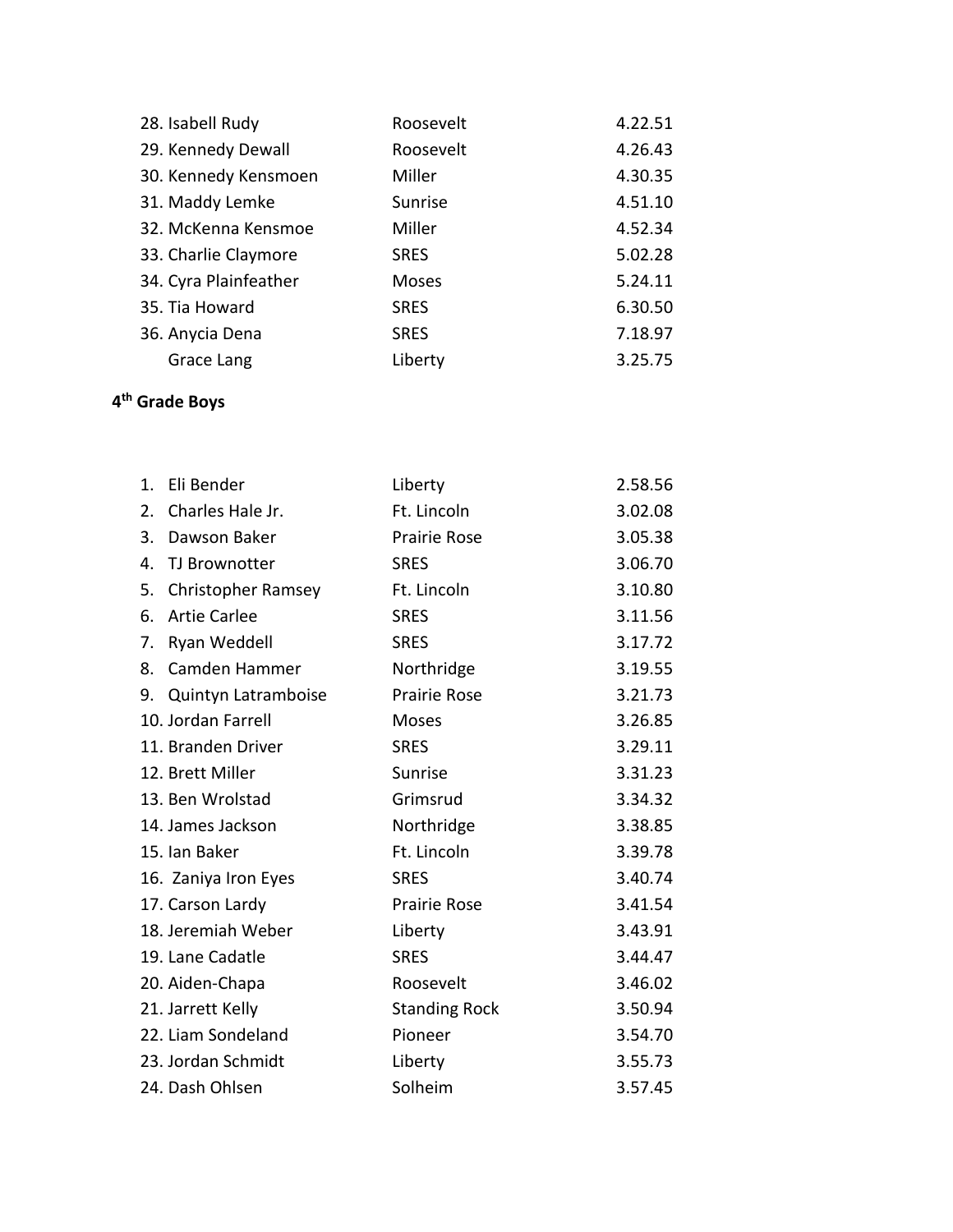| 25. Scotti Seriniani | Northridge  | 4.00.38 |
|----------------------|-------------|---------|
| 26. George Bradley   | <b>SRES</b> | 4.21.89 |
| 27. Shawn Martin     | <b>SRFS</b> | 4.28.39 |
| 28. Perry Kerner     | Will-moore  | 4.35.25 |
| 29. Dominic Kidder   | <b>SRFS</b> | 4.44.86 |

#### **5 th Grade Girls**

| 1. | Kiera Grom             | Northridge           | 3.07.69 |
|----|------------------------|----------------------|---------|
| 2. | Elena Grey Bear        | <b>SRES</b>          | 3.10.39 |
| 3. | Mia Berryhill          | <b>MHA Nation</b>    | 3.20.30 |
| 4. | Macy Barth             | Solheim              | 3.21.98 |
| 5. | <b>Teagen Fisher</b>   | <b>SRES</b>          | 3.24.97 |
| 6. | Morgan Johnson-Colbert | Solheim              | 3.25.74 |
| 7. | Kinawin                | Solen                | 3.26.51 |
| 8. | Zoey Wood              | <b>Standing Rock</b> | 3.27.88 |
| 9. | <b>Teah Schulte</b>    | Centennial           | 3.29.12 |
|    | 10. Sophia Ness        | Solheim              | 3.29.96 |
|    | 11. Malikia            | Solen                | 3.31.47 |
|    | 12. Evelyn Claymore    | <b>SRES</b>          | 3.32.05 |
|    | 13. Jada Claymore      | <b>Standing Rock</b> | 3.33.22 |
|    | 14. Remi Sorenson      | Solheim              | 3.34.15 |
|    | 15. Jackie PlentyChief | Solen                | 3.36.27 |
|    | 16. Mia Weasel         | <b>SRES</b>          | 3.37.52 |
|    | 17. Lola Dendy         | Northridge           | 3.38.49 |
|    | 18. Madie Davis        | Rita Murphy          | 3.38.94 |
|    | 19. Cambrie Fischer    | <b>Prairie Rose</b>  | 3.39.82 |
|    | 20. Olivia Koch        | Will-Moore           | 3.40.41 |
|    | 21. Cadence Cook       | Northridge           | 3.40.96 |
|    | 22. Alyson Krug        | <b>Prairie Rose</b>  | 3.41.52 |
|    | 23. Emerson Carufel    | <b>Prairie Rose</b>  | 3.42.09 |
|    | 24. Molly Two Crow     | Liberty              | 3.42.80 |
|    | 25. Madison Decker     | Liberty              | 3.43.24 |
|    | 26. Tavia Eberle       | Solheim              | 3.44.11 |
|    | 27. Keelin Traynor     | Solheim              | 3.45.47 |
|    | 28. Mya Weasel         | <b>SRES</b>          | 3.45.86 |
|    | 29. Alayna Vulleio     | Sunrise              | 3.46.67 |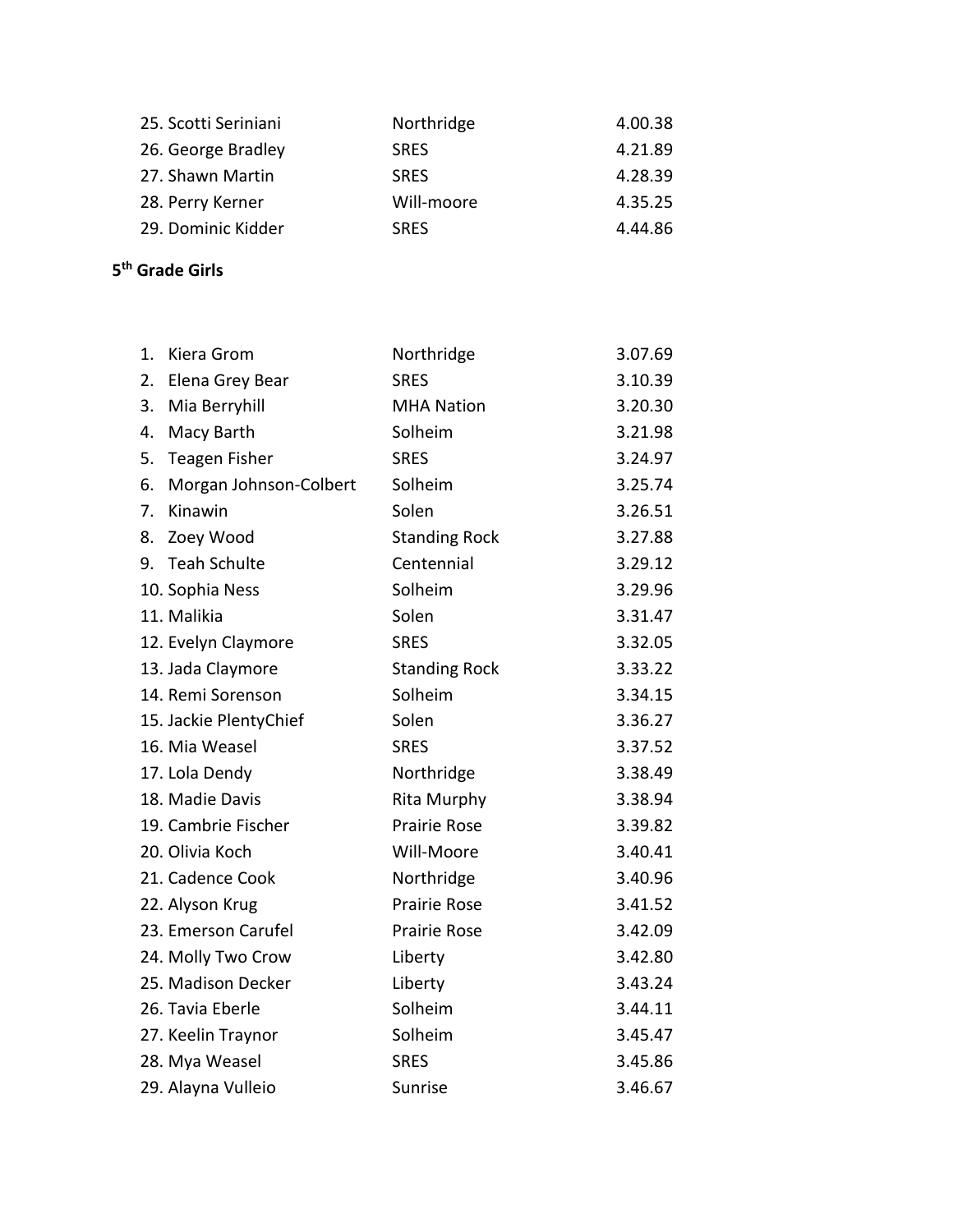| 30. Ajaye Gill           | Moses       | 3.47.83 |
|--------------------------|-------------|---------|
| 31. Ava Hanzal           | Sunrise     | 3.48.53 |
| 32. Alaina Wentz         | Apple Creek | 3.49.53 |
| 33. Aliveya Fink         | Solheim     | 3.51.94 |
| 34. Hailey Vanderlinden  | Moses       | 3.54.47 |
| 35. Zoe Reichenberger    | Solheim     | 3.56.30 |
| 36. Gracey Badtland      | <b>SRES</b> | 4.02.39 |
| 37. Luisa Stafford       | Northridge  | 4.03.78 |
| 38. Jade Donnell         | Sunrise     | 4.04.71 |
| 39. Avery Mills          | Grimsrud    | 4.05.45 |
| 40. Callie Collins       | Northridge  | 4.10.95 |
| 41. Isabella Johnson     | Will-Moore  | 4.12.35 |
| 42. Aubrey McCloud       | Will-Moore  | 4.16.71 |
| 43. Maysa Fox            | Lincoln     | 4.18.43 |
| 44. Ingri Celis          | Grimsrud    | 4.23.63 |
| 45. Bridgette Nelson     | Roosevelt   | 4.29.68 |
| 46. Kadence W.           | Roosevelt   | 4.43.16 |
| 47. Ashlynn Thunder Hawk | <b>SRES</b> | 5.03.98 |
| 48. Brianna Harris       | Pioneer     | 5.16.97 |
| 49. Allanah Davis        | Northridge  | 5.23.63 |
| 50. Chloe Ohlhauser      | Pioneer     | 5.55.17 |

#### **5 th Grade Boys**

|    | 1. Dylan Kostelecky   | Solheim      | 2.53.13 |
|----|-----------------------|--------------|---------|
| 2. | <b>Preston Lemar</b>  | Solheim      | 3.00.08 |
|    | 3. Justin Hale        | Fort Lincoln | 3.02.31 |
|    | 4. Omar Gates         | <b>SRES</b>  | 3.04.27 |
|    | 5. Drealx Kidder      | <b>SRES</b>  | 3.05.70 |
| 6. | <b>Bryce Vatnsdal</b> | Solheim      | 3.06.66 |
|    | 7. Gabe Hanson        | Solheim      | 3.07.18 |
|    | 8. Lance Bradley      | <b>SRES</b>  | 3.07.72 |
|    | 9. Parker Hintz       | Solheim      | 3.08.13 |
|    | 10. Greg Sater        | Myhre        | 3.12.59 |
|    | 11. Adam Nychyporuk   | Sunrise      | 3.13.02 |